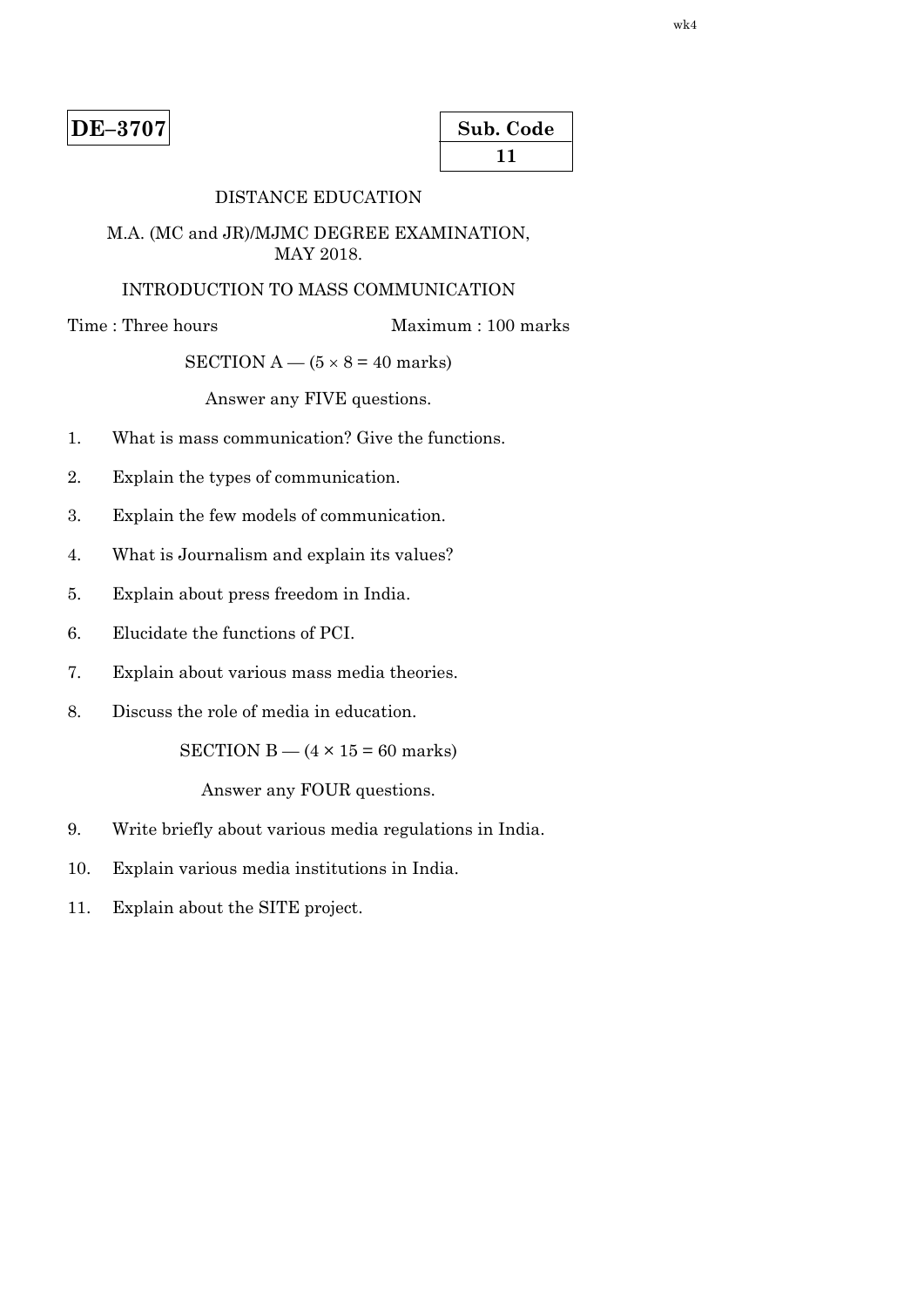- 12. Elaborate about the history of radio in India.
- 13. Explain the various recommendations of second press commission.

——————

- 14. Elaborate the Varghees committee.
- 15. Give an essay on Prasar Bharathi Bill.

**DE–3707** <sup>2</sup>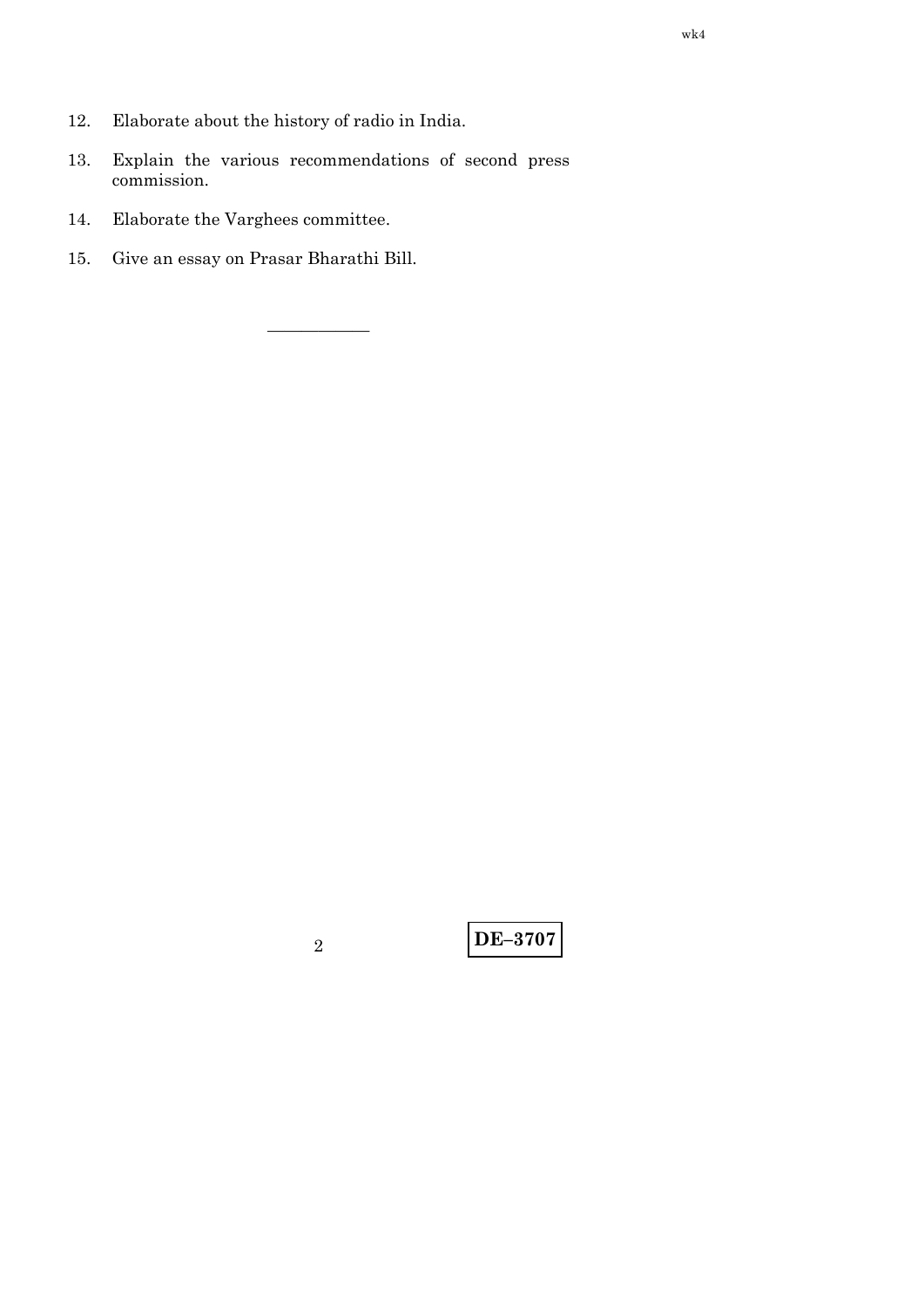| Sub. Code |  |
|-----------|--|
| 12        |  |

# DISTANCE EDUCATION

#### M.A. (MC and JR)/MJMC DEGREE EXAMINATION, MAY 2018.

#### REPORTING

Time : Three hours Maximum : 100 marks

PART  $A - (5 \times 8 = 40$  marks)

Answer any FIVE questions in 200 words each.

- 1. What is lead?
- 2. Define News.
- 3. Explain special correspondent.
- 4. What is Photo Journalism?
- 5. What is trend reporting?
- 6. What do you mean by Government beats?
- 7. What is investigative reporting?
- 8. What is public service journalism?

PART B  $-$  (4  $\times$  15 = 60 marks)

Answer any FOUR questions in 400 words each.

- 9. Write about structure of news story.
- 10. What are the qualities needed for a good reporter?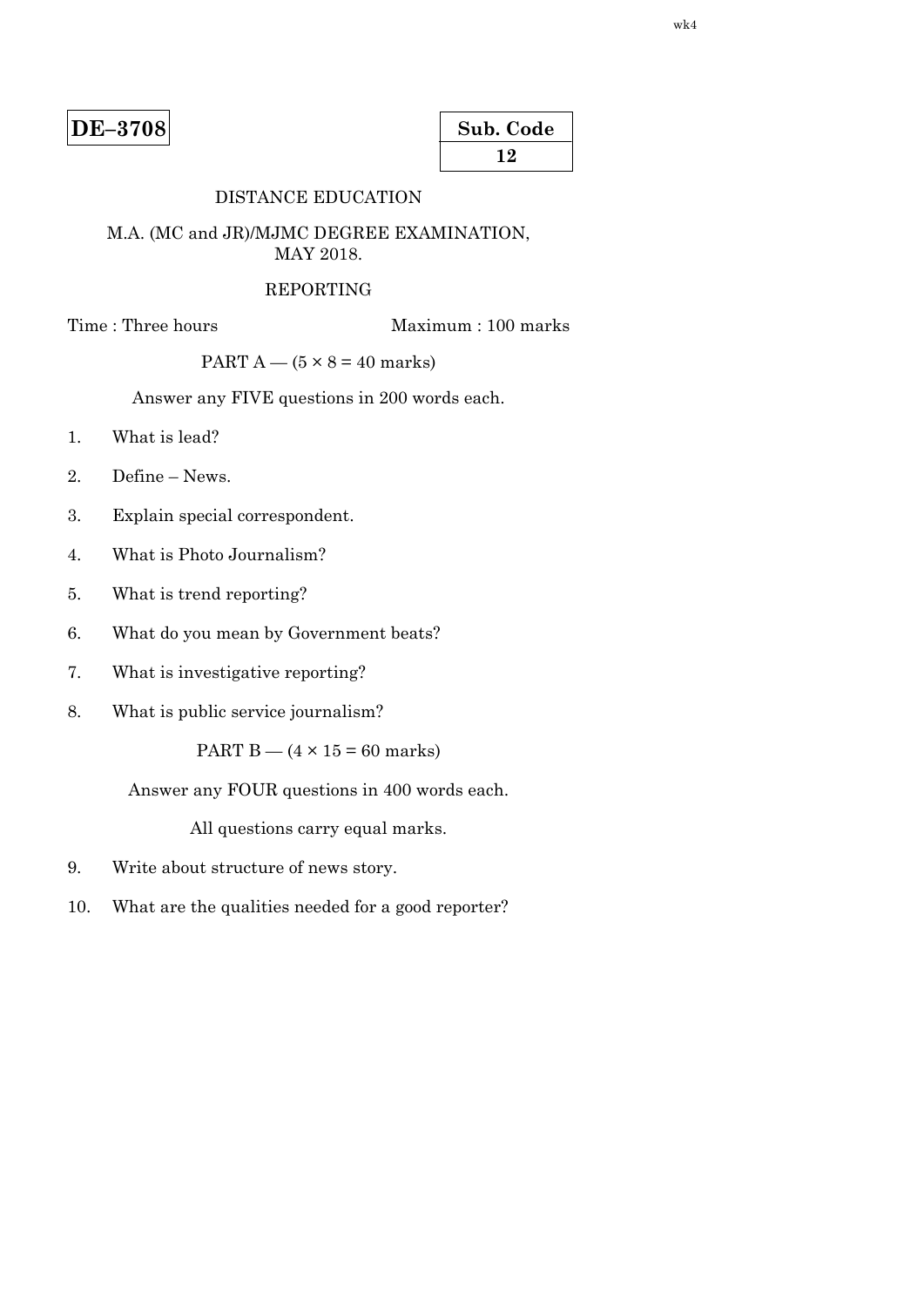- 11. Write about different methods of news gathering.
- 12. Explain the feature writing and various types of features.
- 13. Define beat Explain about different types of beats.
- 14. What are the requirements to become a column writer?
- 15. Clarify the requirements of interpretative and investigative reporting.

–—————

**DE–3708** <sup>2</sup>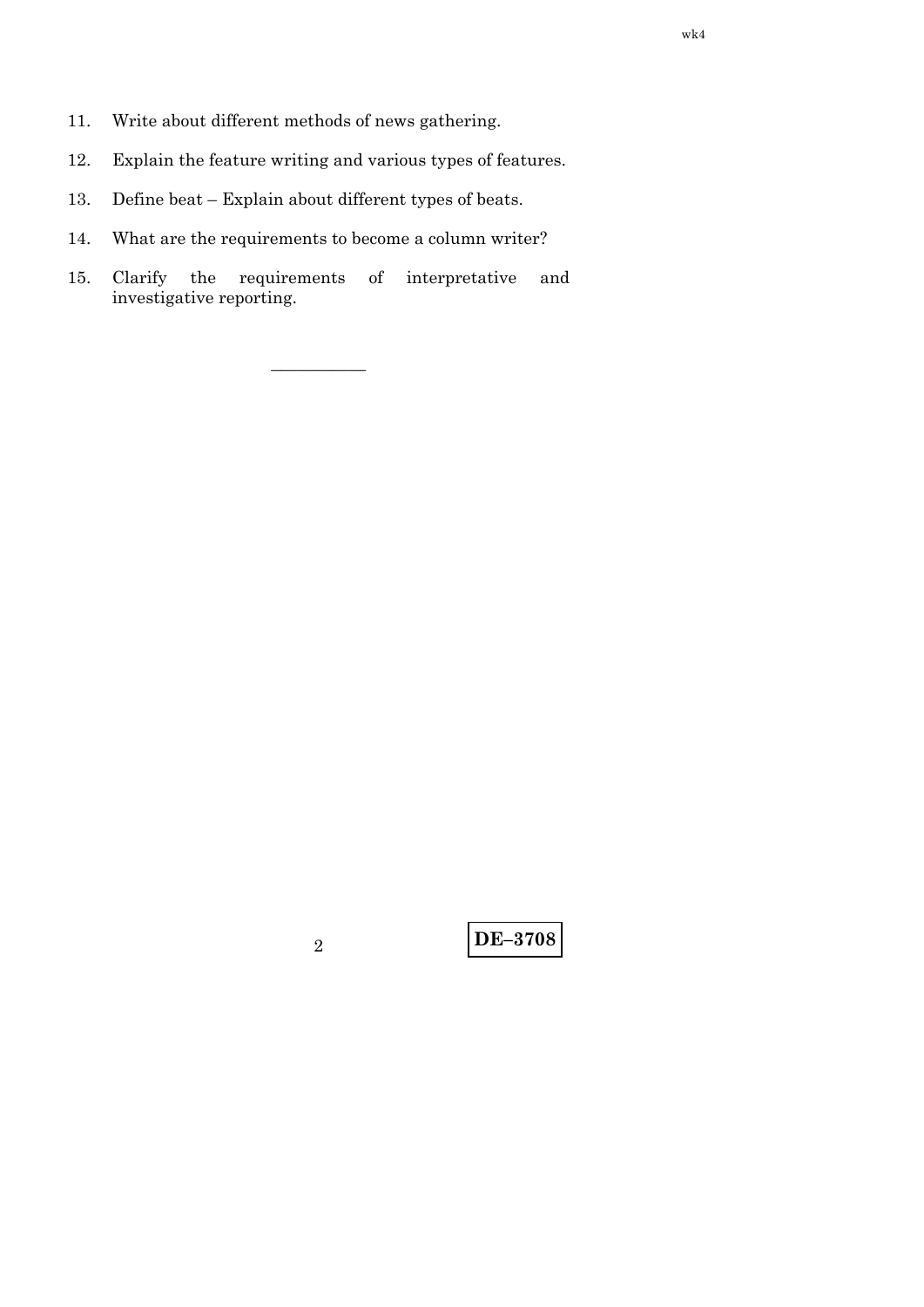| Sub. Code |  |
|-----------|--|
| 13        |  |

# DISTANCE EDUCATION

#### M.A. (MC and JR)/MJMC DEGREE EXAMINATION, MAY 2018.

#### EDITING

Time : Three hours Maximum : 100 marks

PART  $A - (5 \times 8 = 40$  marks)

Answer any FIVE questions in 200 words each.

- 1. What is outline writing?
- 2. What is the role of sub-editor?
- 3. What is Page make-up?
- 4. Explain Typography.
- 5. What is Head line?
- 6. What is typesetting?
- 7. What is readability?
- 8. Write short note on different kinds of type setting.

PART B —  $(4 \times 15 = 60$  marks)

Answer any FOUR questions in 400 words each.

- 9. Explain the techniques of page saving.
- 10. Explain the role of a News Editor.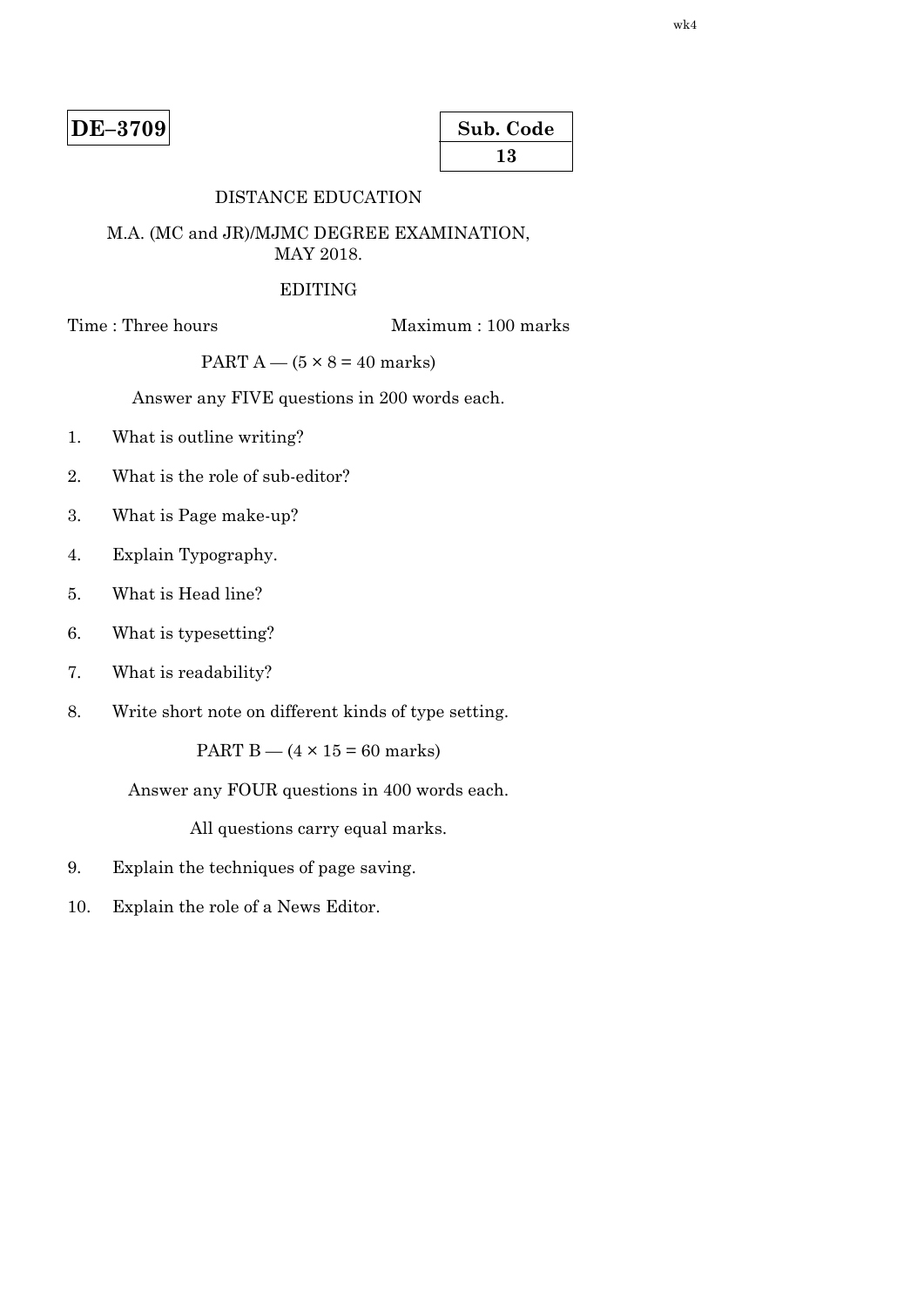- Elucidate the difference between editor and resident 11. editor.
- Describe various types of headlines. 12.
- 13. Explain the duties and responsibilities of an editor.
- 14. Describe the various types of editorials.
- Write an essay on new trends in page-make-Up. 15.

 $\overline{2}$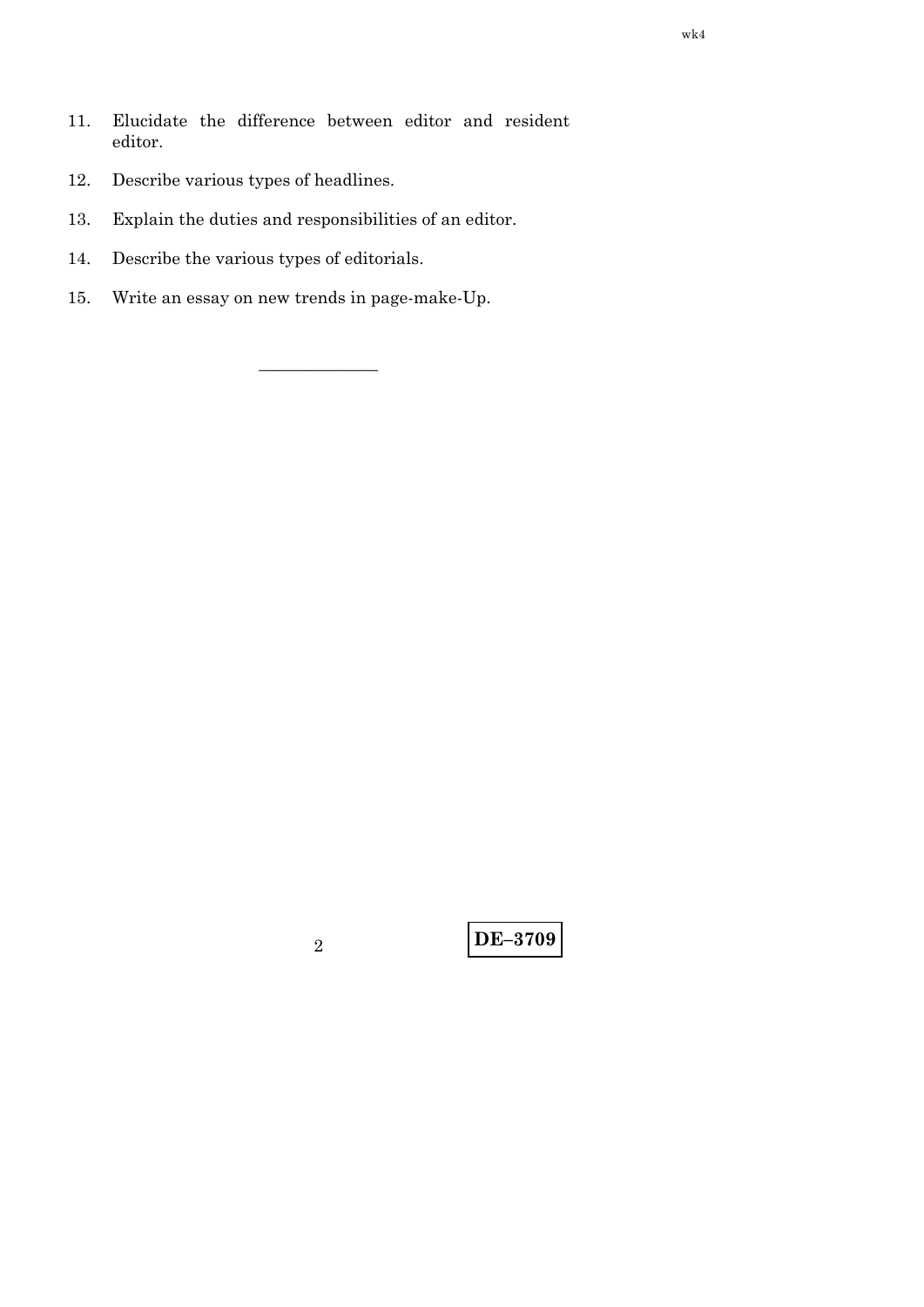| Sub. Code |  |
|-----------|--|
| 14        |  |

# DISTANCE EDUCATION

#### M.A. (MC and JR)/MJMC DEGREE EXAMINATION, MAY 2018.

# MEDIA HISTORY AND LAWS IN INDIA

Time : Three hours Maximum : 100 marks

# PART  $A - (5 \times 8 = 40$  marks)

Answer any FIVE questions in 200 words each.

- 1. What is the difference between Ethics and Law?
- 2. Right to Information Act.
- 3. Press Council of India.
- 4. Telegraph Act 1933.
- 5. Press Information Bureau.
- 6. Registrar of Newspapers for India.
- 7. Code of ethics.
- 8. Right to privacy.

PART B  $-$  (4  $\times$  15 = 60 marks)

Answer any FOUR questions in 400 words each.

- 9. Write an essay on ethics in news publishing.
- 10. What are the ethics of media suggested by the Press Council India?
- 11. Describe code of ethics of Indian Press Council.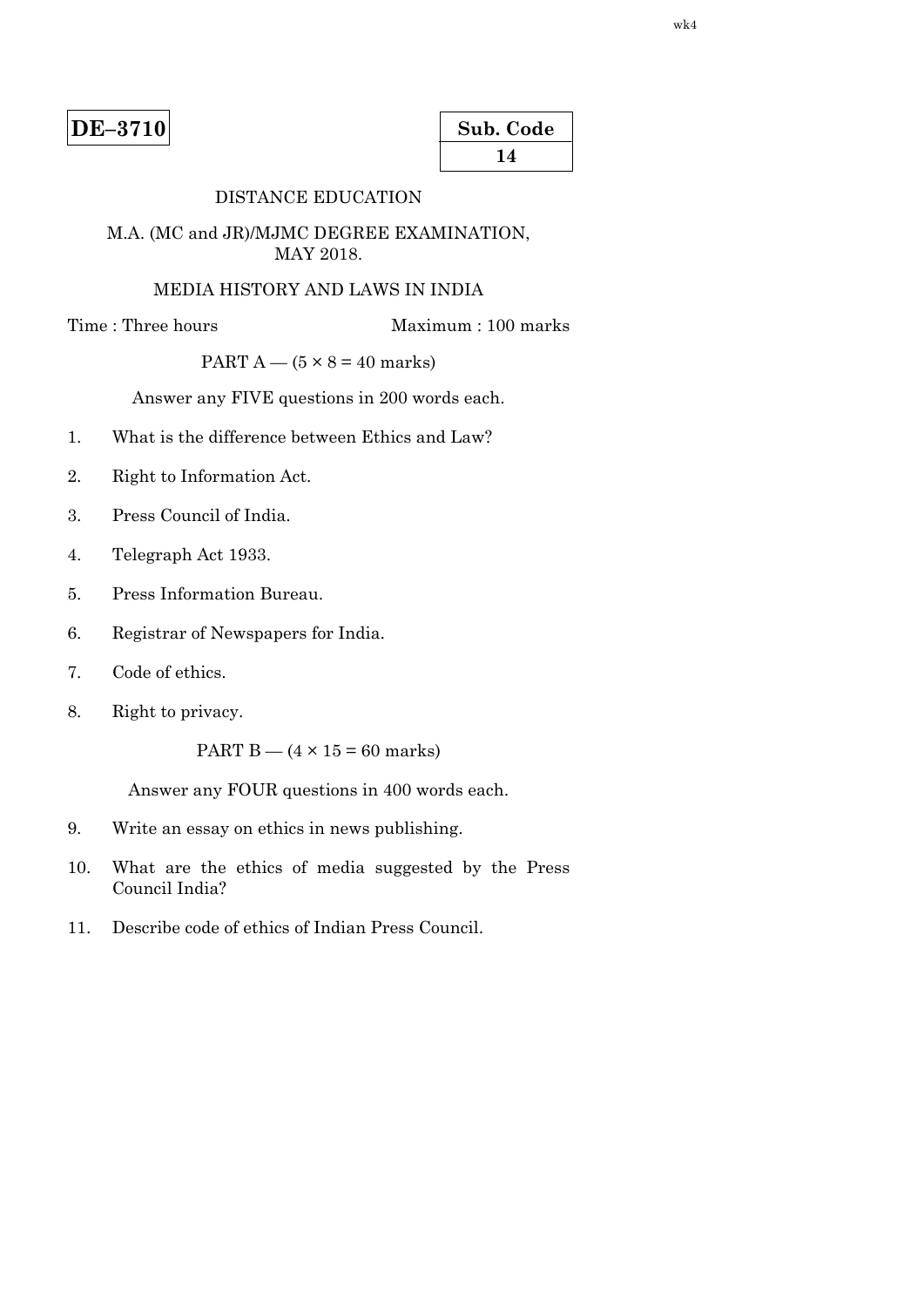- $12.$ Write the short history of Indian cinema.
- What do you understand by the Contempt of Courts Act? 13.
- How the Act of defamation affects the freedom of press? 14.
- Elucidate the Indian Telegraph Act-1885 and Indian Post 15. office Act-1898.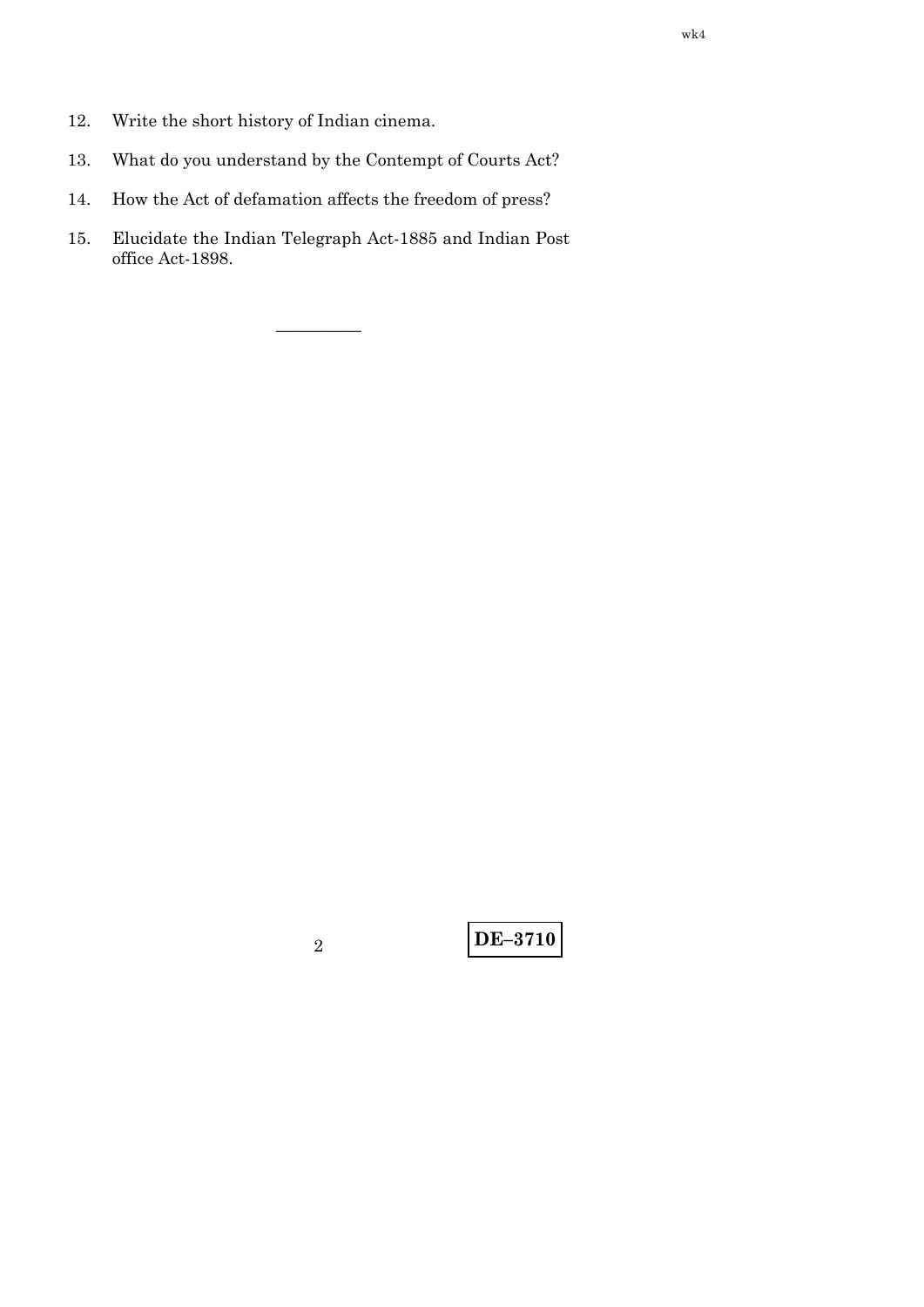| Sub. Code |  |
|-----------|--|
| 15        |  |

# DISTANCE EDUCATION

#### M.A. (MC and JR)/MJMC DEGREE EXAMINATION, MAY 2018.

#### WOMEN AND MEDIA

Time : Three hours Maximum : 100 marks

#### SECTION  $A - (5 \times 8 = 40$  marks)

Answer any FIVE questions.

- 1. Explain about culture imperialism.
- 2. Give your opinion on how to empower women in media?
- 3. What stereotypes of women are as portrayed in the media?
- 4. What is negative self image?
- 5. What is reductionism?
- 6. Explain the portrayal of women in newspapers.
- 7. Elaborate the term gender discrimination in media.
- 8. Discuss 'Women versus new media'.

SECTION B  $-$  (4  $\times$  15 = 60 marks)

- 9. Comment the opportunities and barriers for women in media.
- 10. How will be the media can use for social changes? Elaborate.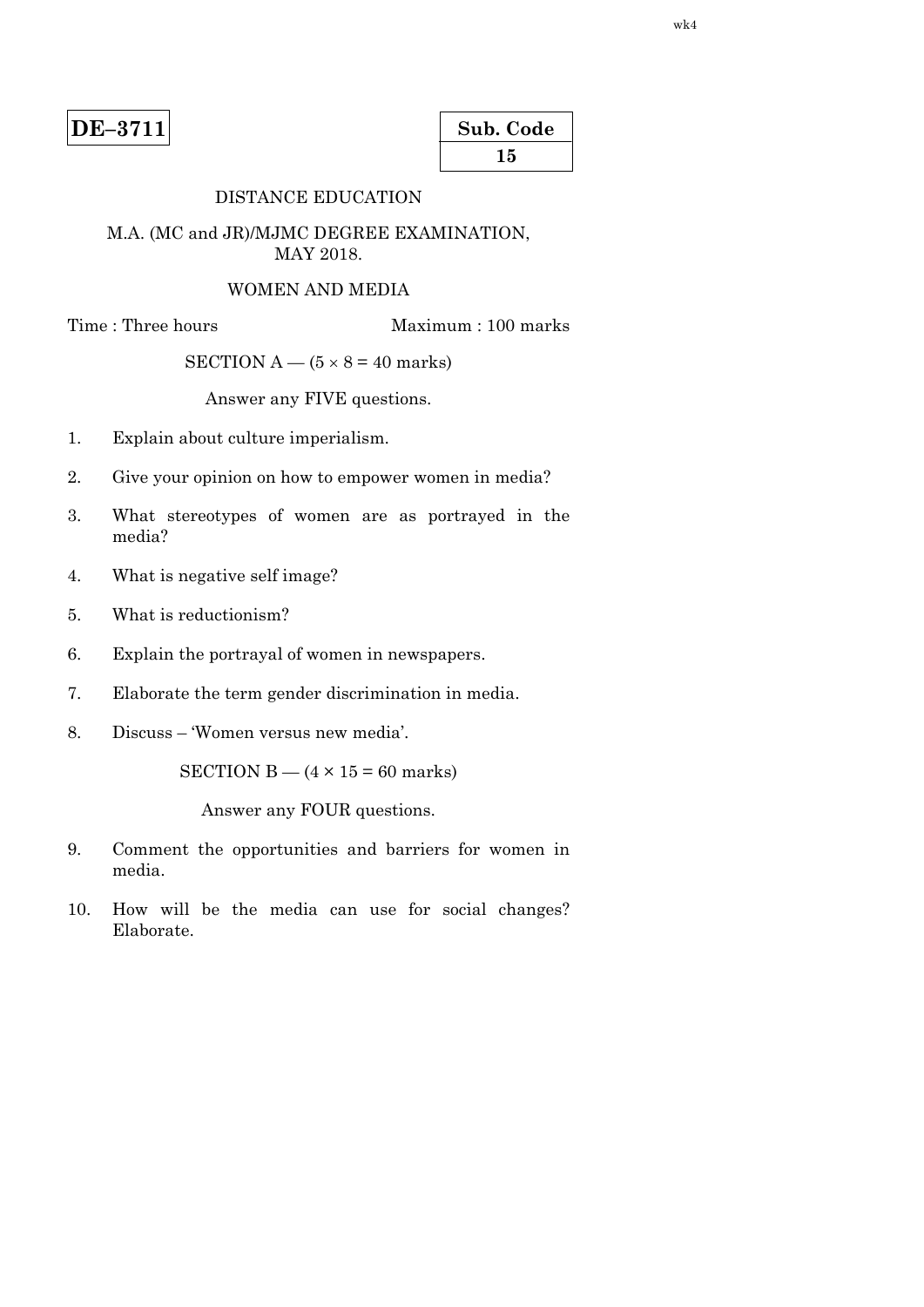- 'Women empowerment and media' Elucidate the term. 11.
- Explain the portrayal of women in print magazines.  $12. \,$
- 13. Elaborate about the alternative media.
- 14. Illustrate the term dial image.
- Write an essay on influence of advertisement among 15. adult women.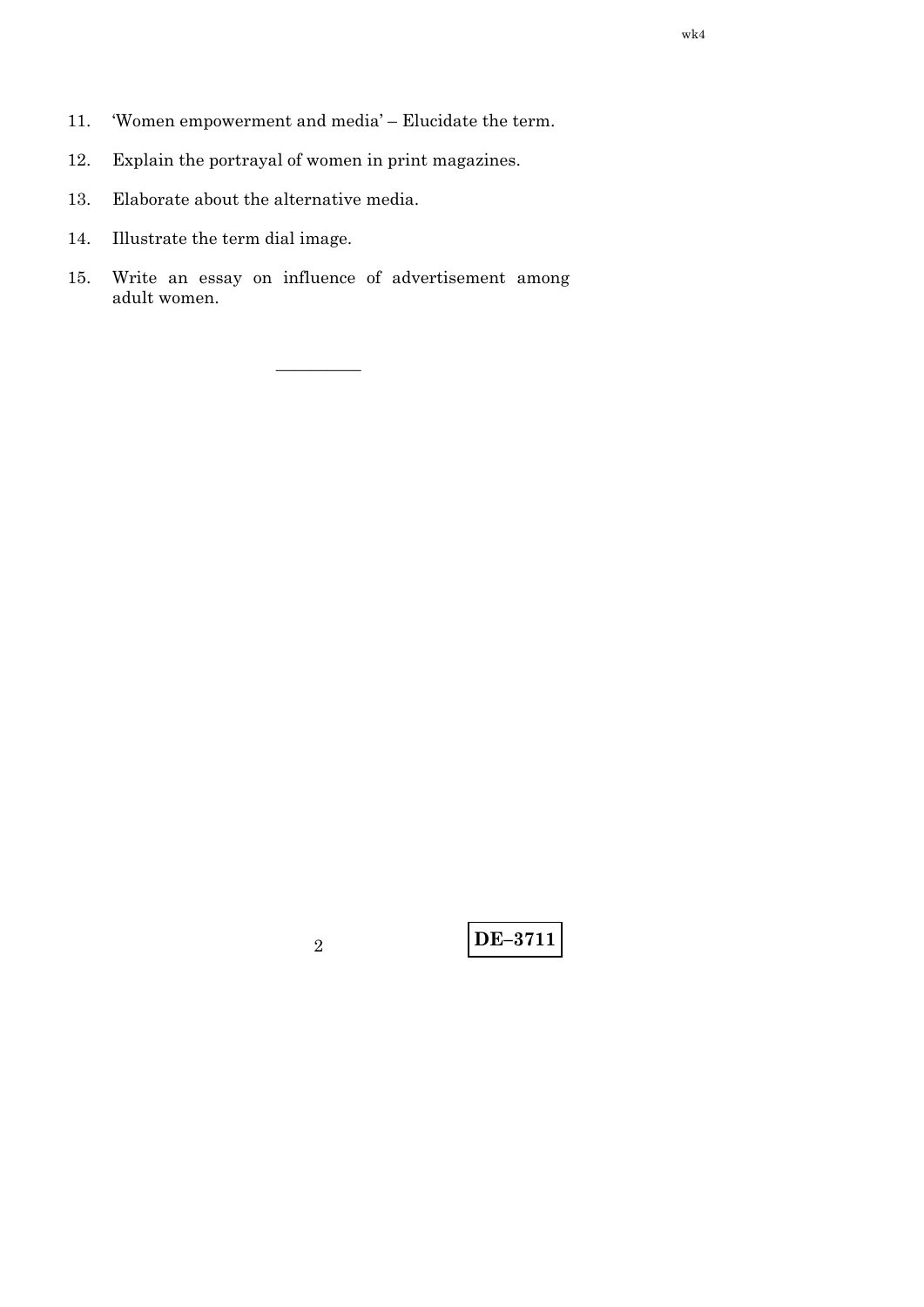| Sub. Code |  |
|-----------|--|
| 21        |  |

# DISTANCE EDUCATION

#### M.A. (MC and JR)/MJMC DEGREE EXAMINATION, MAY 2018.

#### ADVERTISING

Time : Three hours Maximum : 100 marks

#### SECTION  $A - (5 \times 8 = 40$  marks)

Answer any FIVE questions.

- 1. What is an advertisement? Explain its types.
- 2. What is stereotypic representation in advertisement?
- 3. What is copy writing?
- 4. What is advertising campaigns?
- 5. Explain media buying and media selection.
- 6. Explain about new trends in advertising.
- 7. Explain the various rules and regulations in advertising.
- 8. Explain the difference between advertising and the publicity.

SECTION B  $-$  (4  $\times$  15 = 60 marks)

- 9. Explain the growth of advertisement industry in India.
- 10. Enumerate the various sales promotion techniques.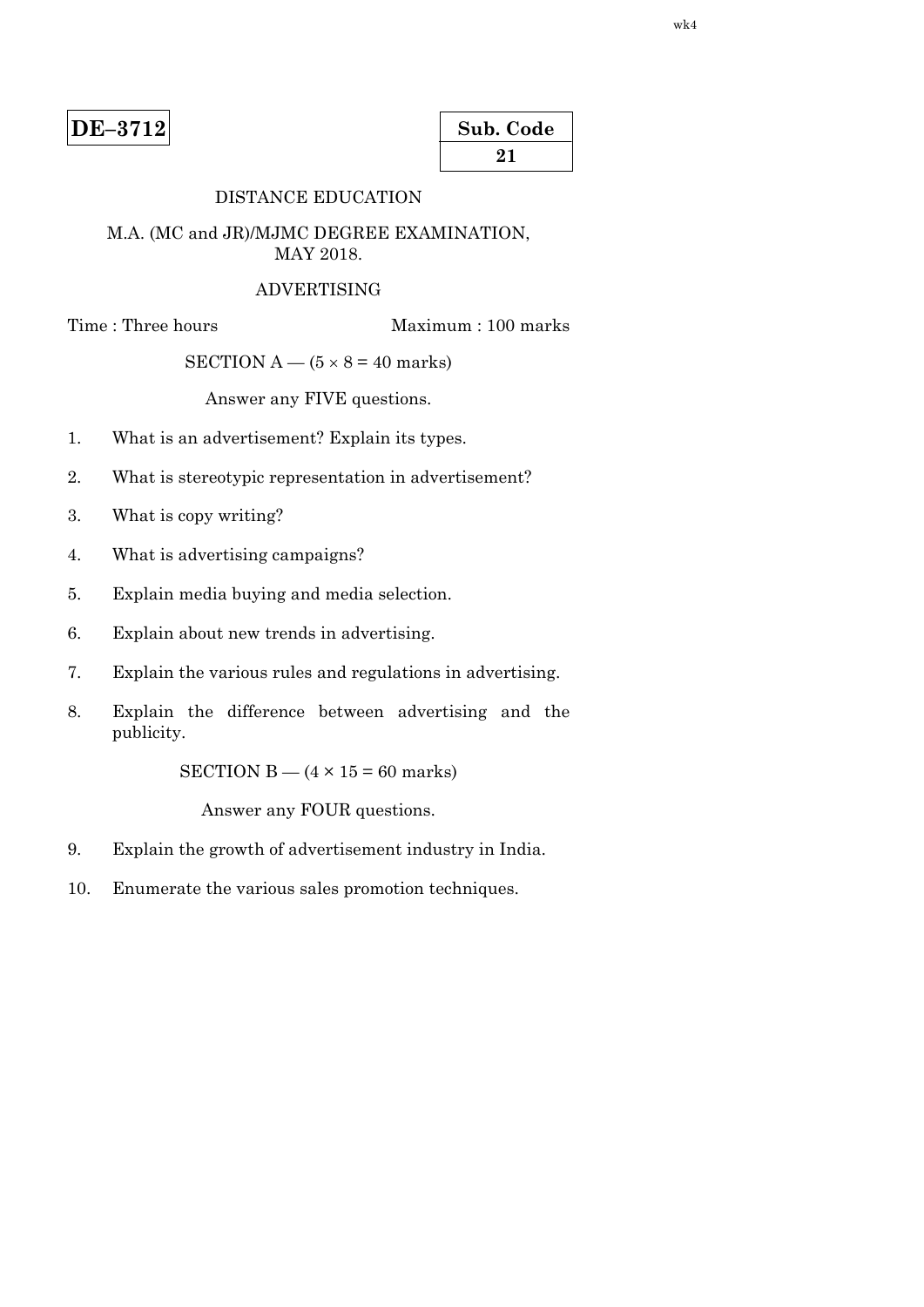- 11. "Advertising encourages the possession of material goods. This instant gratification takes the human mind away from the finer things of life" – Elucidate.
- 12. Explain about the various department and its functions in an advertising agencies.
- 13. Elaborate current standard of advertisement in various media.
- 14. "People are increasingly interested in not only the product and service they buy but the company behind the product" – Elaborate.
- 15. "Advertising is influences the audience and buying behaviour" – Do you agree?

——————

**DE–3712** <sup>2</sup>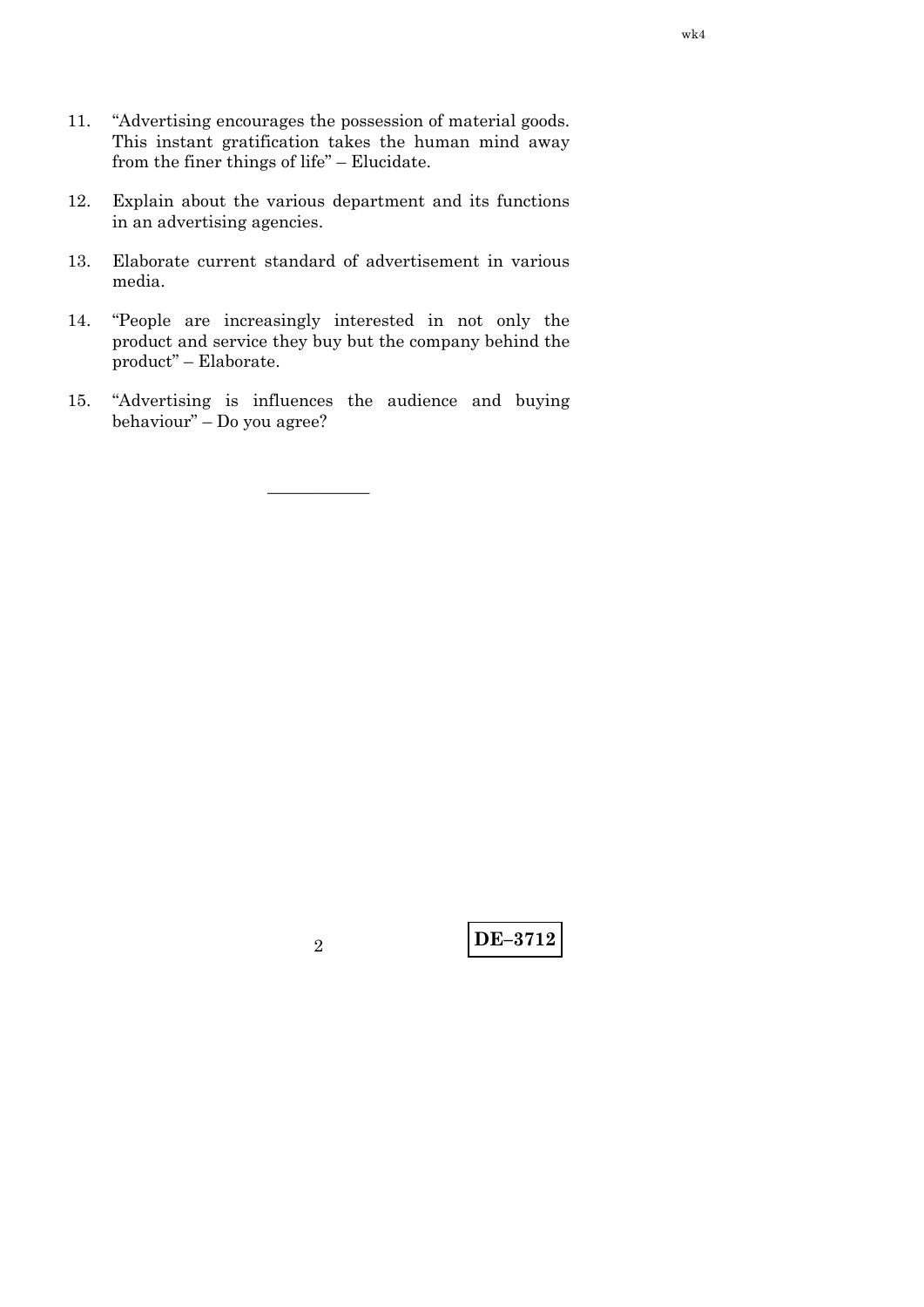| Sub. Code |  |
|-----------|--|
| 22        |  |

# DISTANCE EDUCATION

#### M.A. (MC and JR)/MJMC DEGREE EXAMINATION, MAY 2018.

#### PUBLIC RELATIONS

Time : Three hours Maximum : 100 marks

# PART  $A - (5 \times 8 = 40$  marks)

Answer any FIVE questions in 200 words each.

- 1. Define Public Relations.
- 2. Explain the opportunities of PR.
- 3. Advertorial.
- 4. Paid News.
- 5. What you mean by persuasion?
- 6. Propaganda.
- 7. Press meet.
- 8. Target audience.

PART  $B - (4 \times 15 = 60$  marks)

Answer any FOUR questions in 400 words each.

- 9. What are the evaluation methods to be followed in the PR? Explain.
- 10. Write an essay on your own about the status of PR in India.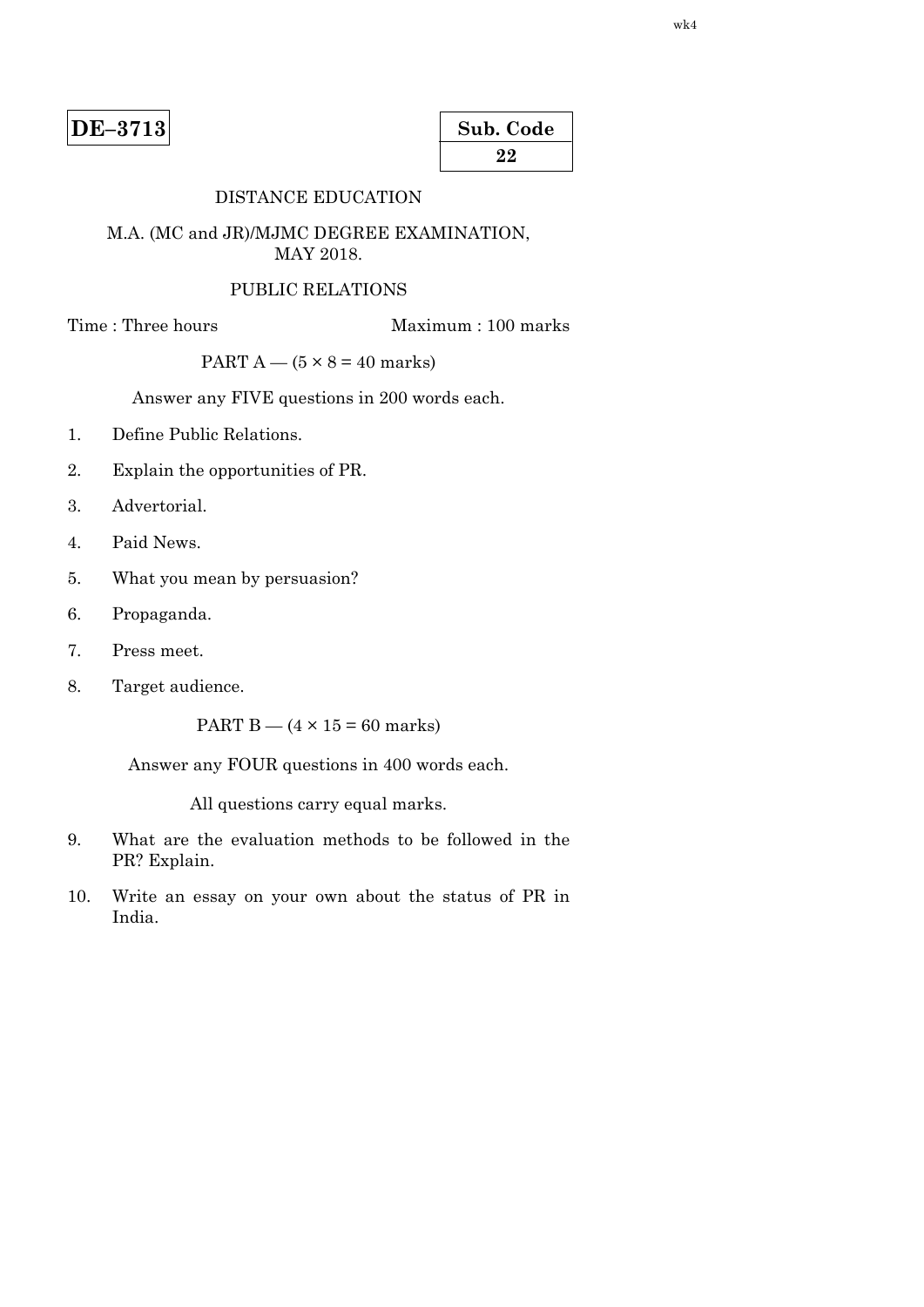- 11. Describe the Steps in PR Research.
- Describe various laws regarding public relations.  $12. \,$
- Documentary films are best medium for public campaign 13.  $-$  Discuss.
- Write about the structure of the PR agency and duties of 14. various personnel.
- How do choose media in a heterogeneous society for a 15. public campaign?

 $\overline{2}$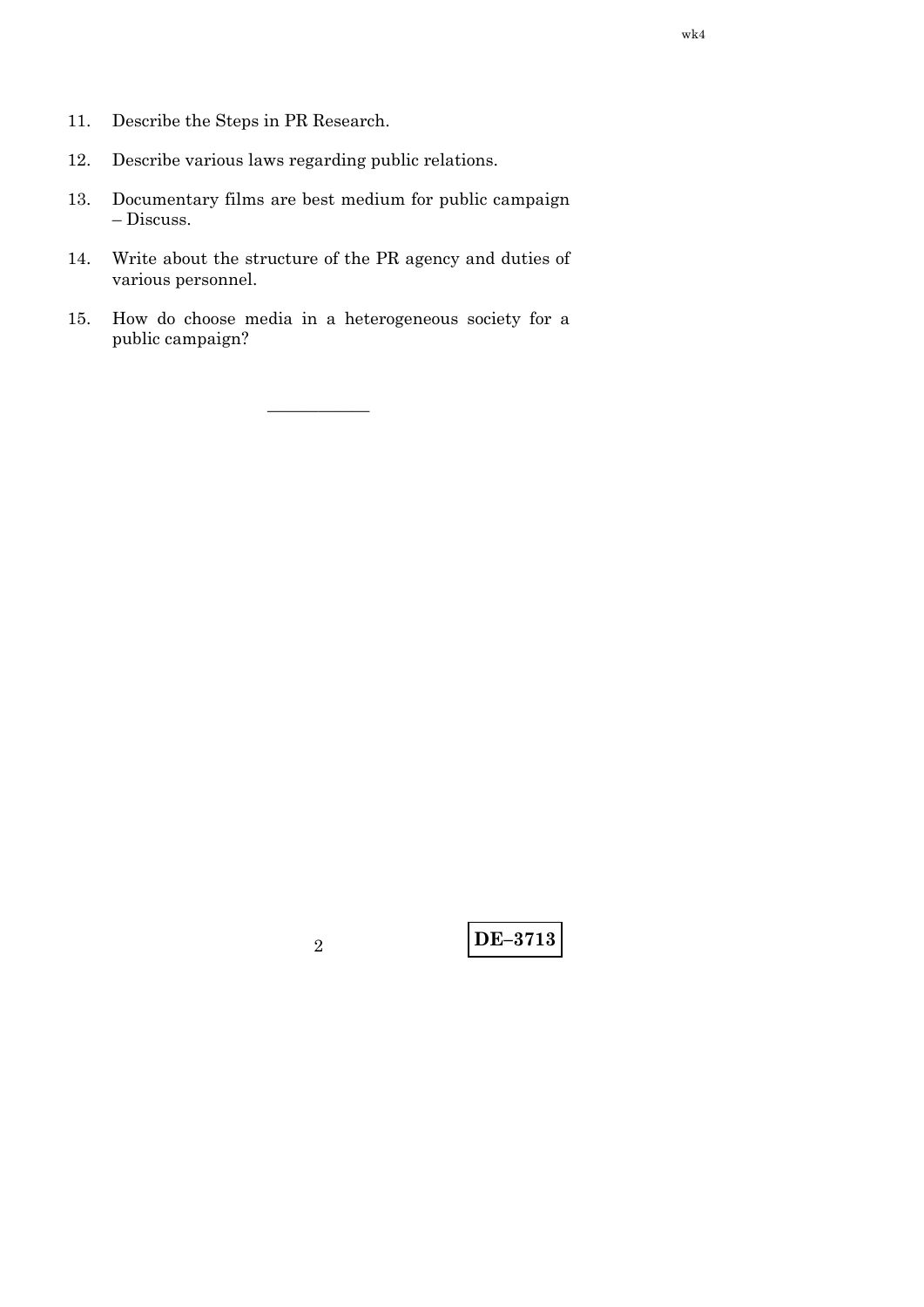| Sub. Code |  |
|-----------|--|
| 23        |  |

# DISTANCE EDUCATION

#### M.A. (MC and JR)/MJMC DEGREE EXAMINATION, MAY 2018.

# DEVELOPMENT COMMUNICATION

Time : Three hours Maximum : 100 marks

# PART  $A - (5 \times 8 = 40$  marks)

Answer any FIVE questions.

- 1. What is development motivation?
- 2. What is integrated development?
- 3. Explain SITE.
- 4. What is modernization?
- 5. Explain community radio.
- 6. What are the indicators of development?
- 7. What is self reliance?
- 8. Define development communication.

PART  $B - (4 \times 15 = 60$  marks)

Answer any FOUR questions in 400 words each.

- 9. Write an essay on use of traditional media as development communication.
- 10. Elucidate the popular participation model of development communication.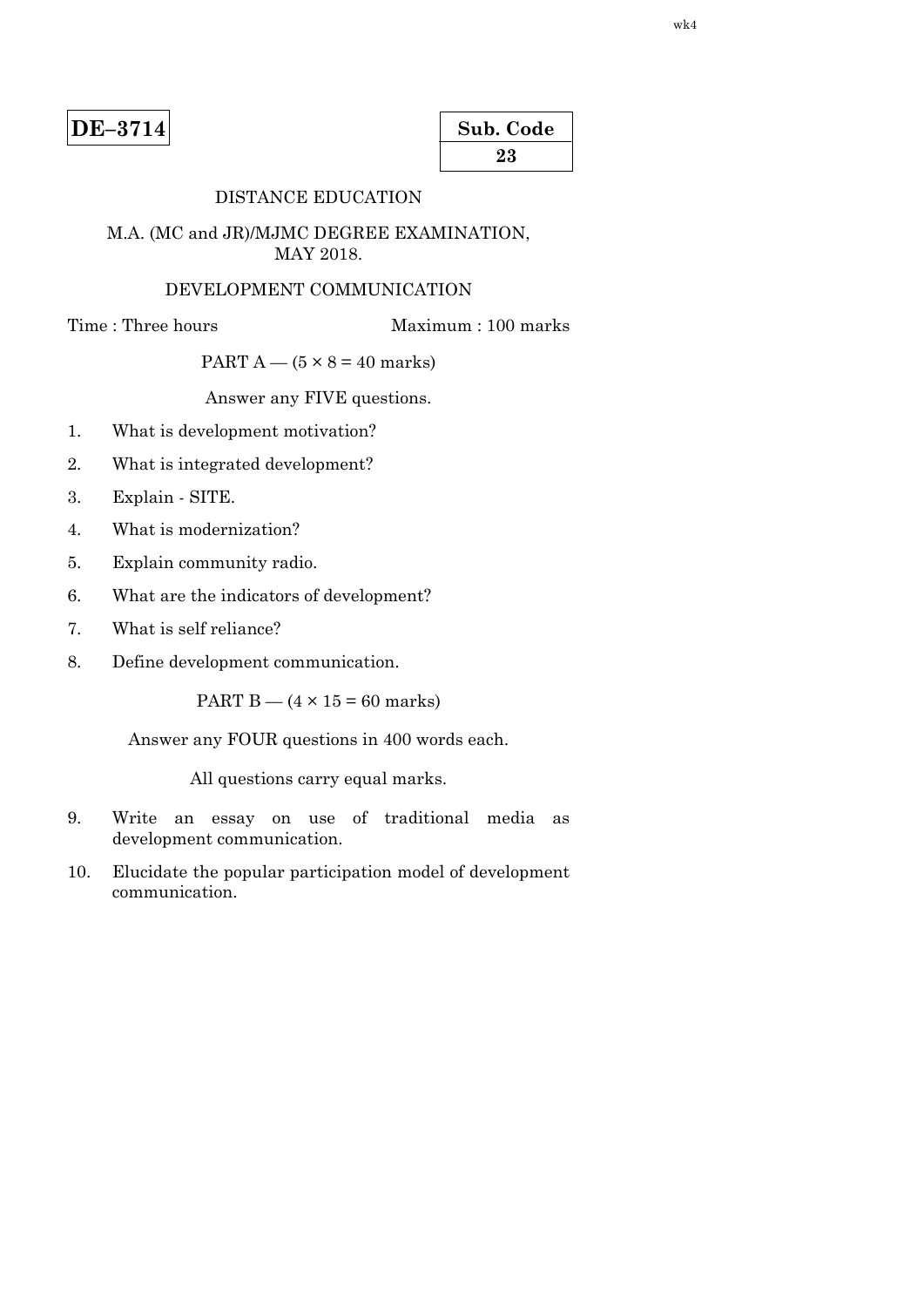- 11. Illustrate various development methods used for India's development in history.
- 12. Describe the role of communication in development.
- 13. Explain dominant paradigms of development.
- 14. Elucidate the role of mass media in the process of modernization.

——————

- 15. Write short note on the following :
	- (a) Kheda communications project
	- (b) Diffusion of innovation
	- (c) Self Reliance.

**DE–3714** <sup>2</sup>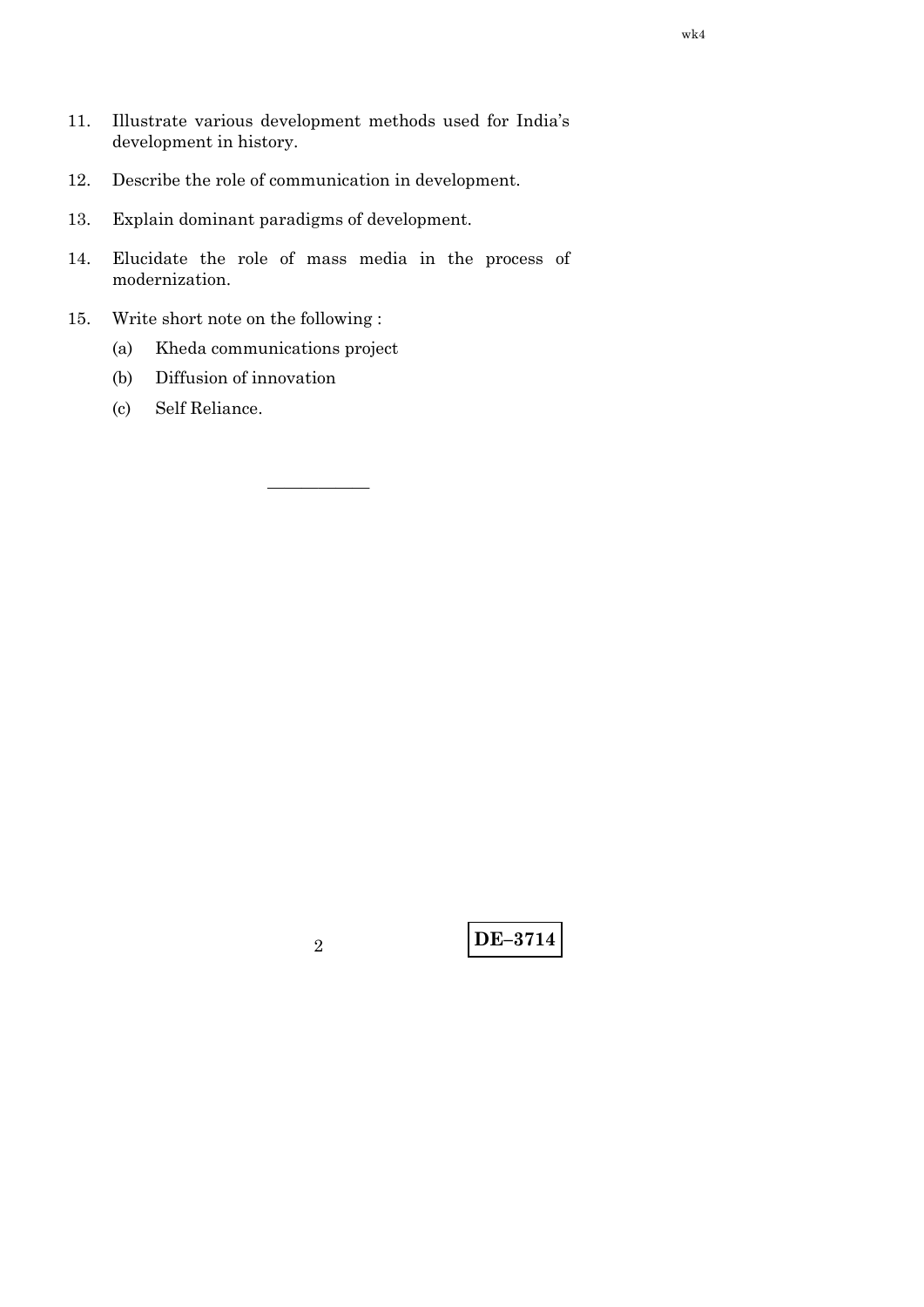| Sub. Code |  |
|-----------|--|
| 24        |  |

# DISTANCE EDUCATION

# M.A. (MC and JR)/MJMC DEGREE EXAMINATION, MAY 2018.

# MASS COMMUNICATION RESEARCH

Time : Three hours Maximum : 100 marks

SECTION A —  $(5 \times 8 = 40$  marks)

Answer any FIVE questions.

- 1. What is media research and its impotence?
- 2. Explain about SPSS.
- 3. What is replication? Explain the various types of replication.
- 4. What is sampling? Explain the various sampling techniques.
- 5. Explain the various steps and procedure for conducting a Survey research.
- 6. Explore the differences between the interview schedule and questionnaire.
- 7. "Review of literature is the backbone for doing a research" – Explain.
- 8. Elaborate about the quantitative research.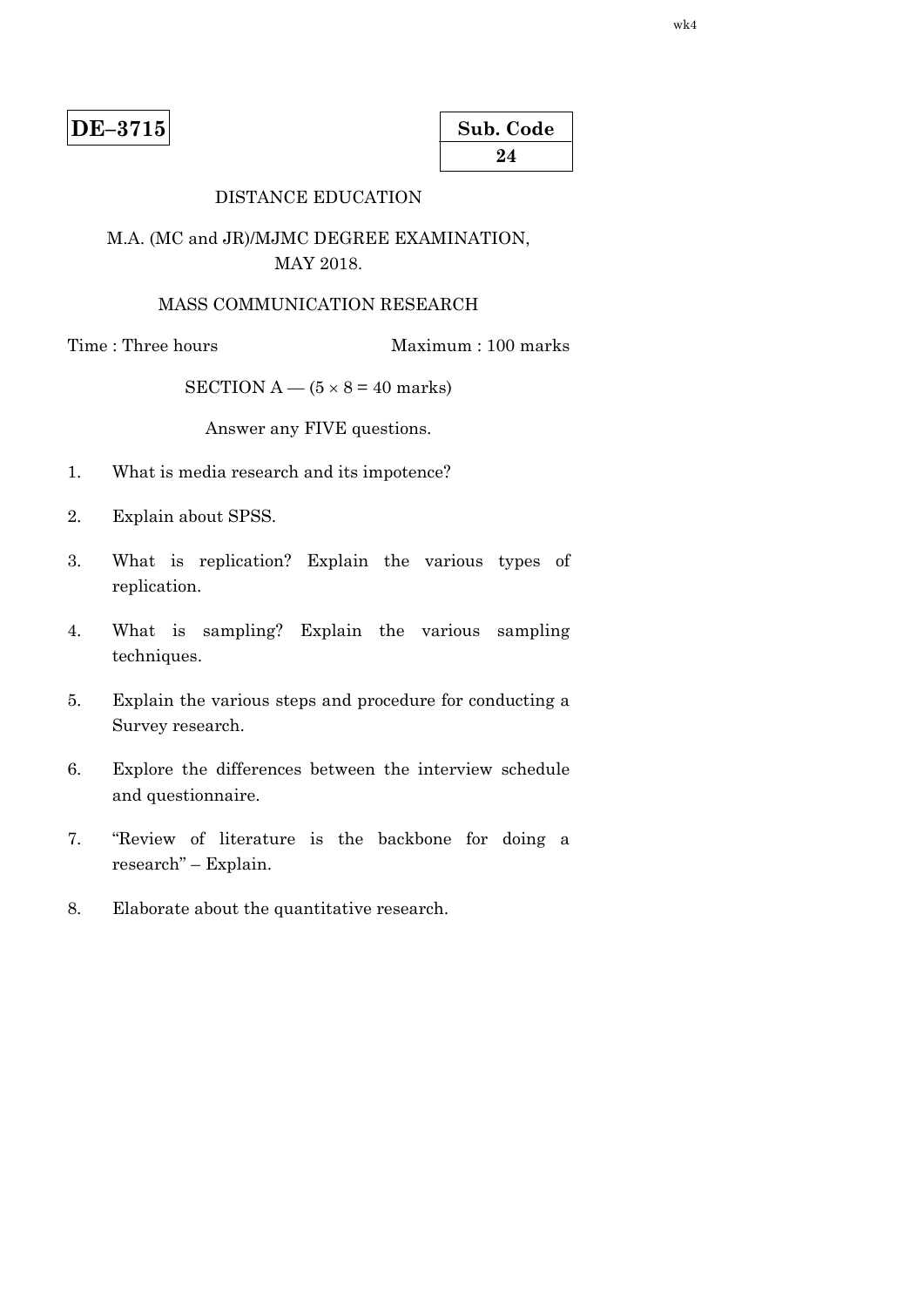SECTION B  $-$  (4  $\times$  15 = 60 marks)

Answer any FOUR questions.

- 9. Explain the content analysis method in print media research.
- 10. What is called variable? Elaborate the different types of variable.
- 11. Elaborate the primary and secondary data with example.
- 12. What to be kept in mind in writing research report and how to use graphics in data presentation?
- 13. Design and frame 25 questions for conducting a survey research for the title of "Influence of television advertisements on adolescents".

——————

- 14. Elaborate various ethical issues in media research.
- 15. Explain the various process of media research.

**DE–3715** <sup>2</sup>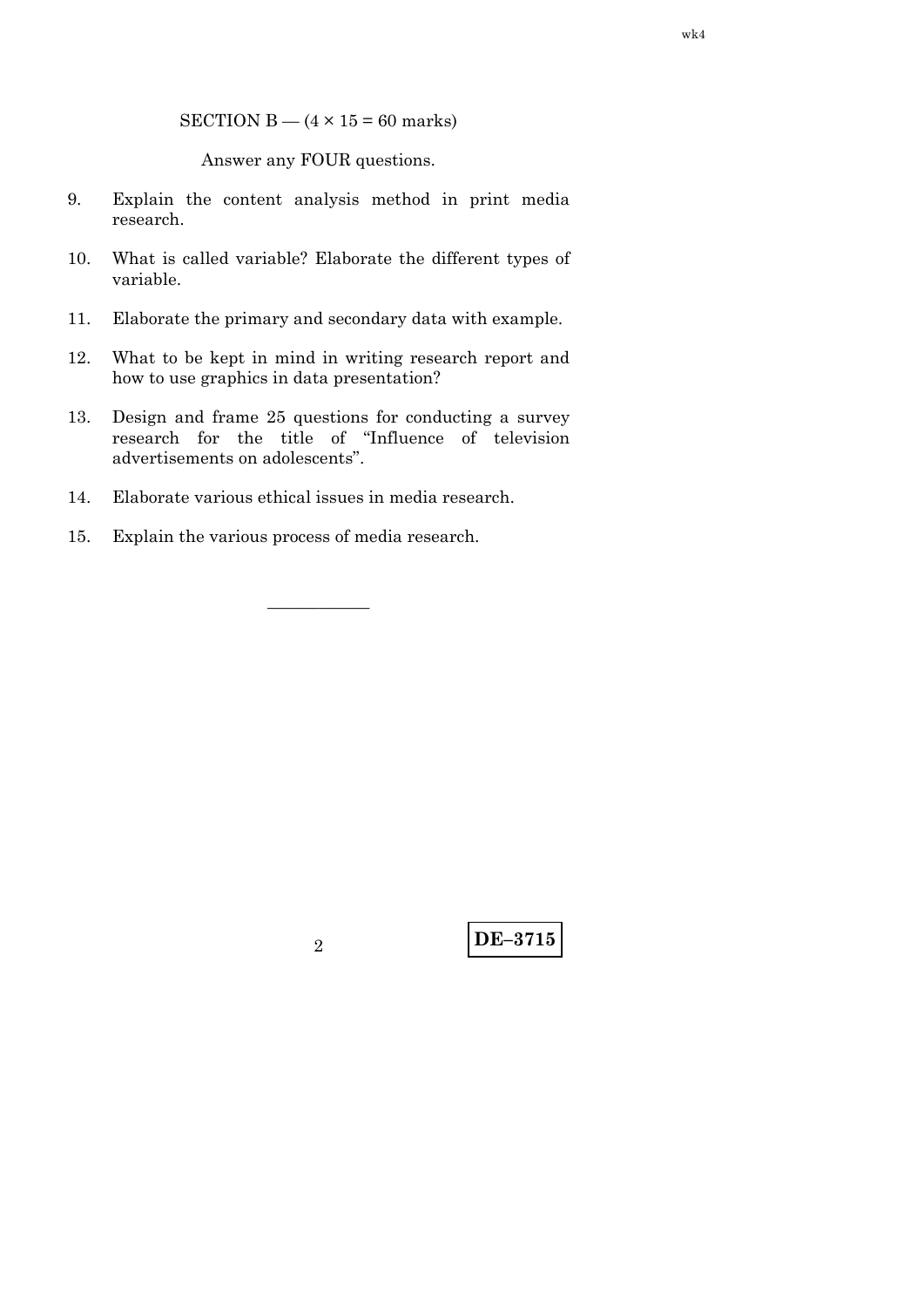| Sub. Code |  |
|-----------|--|
| 25        |  |

# DISTANCE EDUCATION

#### M.A. (MC AND JR)/MJMC DEGREE EXAMINATION, MAY 2018.

# WRITING AND REPORTING FOR NEW MEDIA

Time : Three hours Maximum : 100 marks

# PART  $A - (5 \times 8 = 40$  marks)

Answer any FIVE questions.

- 1. Write about the growth of computer networks in India.
- 2. Explain the computer Operating System.
- 3. Define Plagiarism.
- 4. Explain the social network.
- 5. Discuss the MS products.
- 6. Define the XML.
- 7. Explain the Blog and Blogger.
- 8. Define the Media Convergence.

PART B —  $(4 \times 15 = 60$  marks)

- 9. Give your opinion on massive growth of Social Media. Discuss its advantages.
- 10. Explain the history of E-mail.